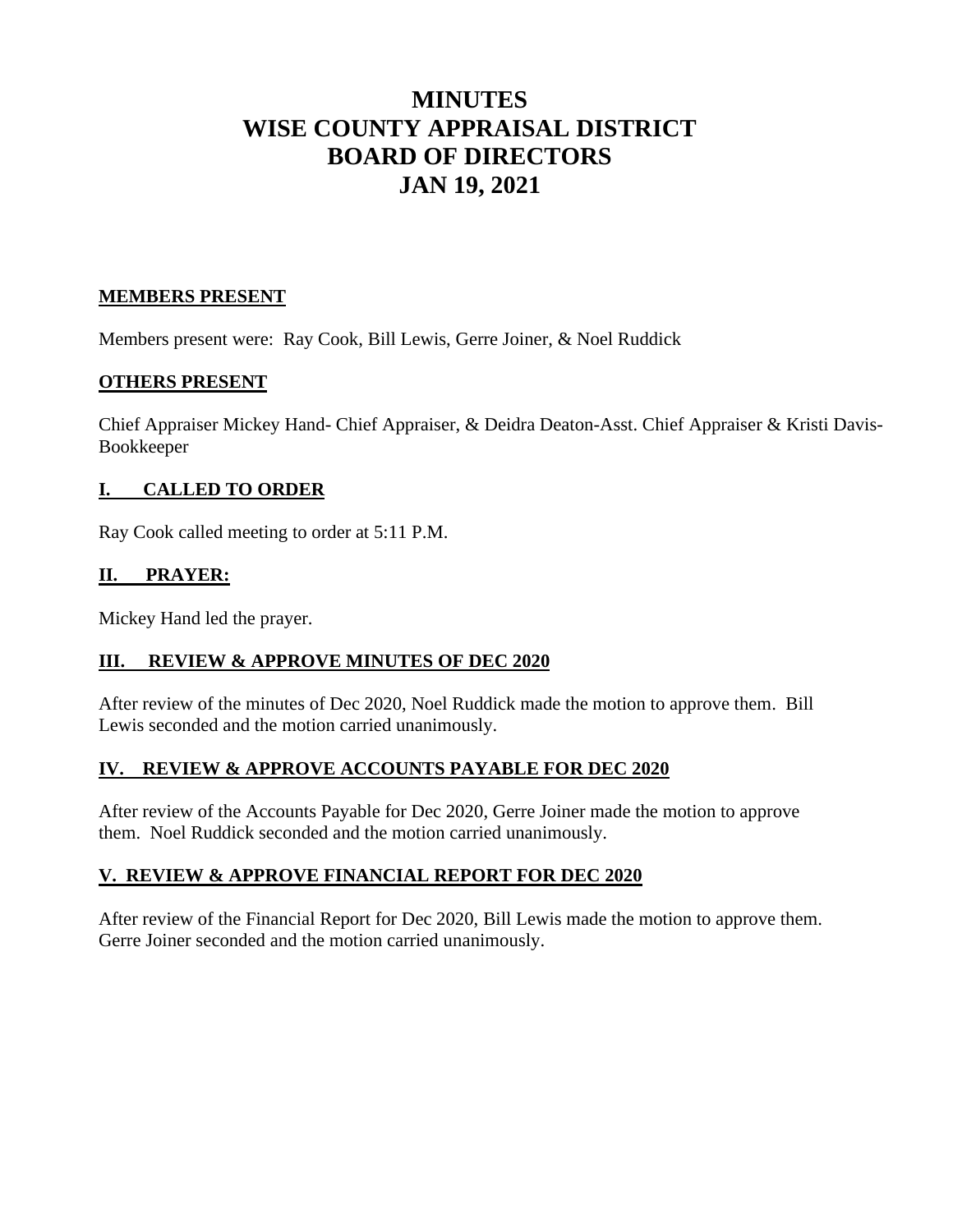# **VI. REVIEW PROVISIONS OF FAMILIES FIRST CORONAVIRUS RESPOSE ACT PROVIDING ENTITLEMENTS FOR EMERGENCY PAID SICK LEAVE AND EMERGERNCY FAMILY & MEDICAL LEAVE- TAKE NECESSARY ACTION**

After Mr. Hand suggested to extend the Families First Coronavirus Response Act until March 31, 2021 Gerre Joiner made the motion to approve the extension. Bill Lewis seconded and the motion carried unanimously.

# **VII. APPOINT 2021 ARB MEMBERS**

After review of the applications, Noel Ruddick made the motion to reappoint Elwood Bruton, Robert Talley and Joyce Ogle to the Appraisal Review Board. Bill Lewis seconded and the motion carried unanimously.

# **VIII. APPOINT AG ADVISORY BOARD**

Mr. Hand presented information that Danny Hodges could fill the vacancy on the Ag Advisory Board. Noel Ruddick made the motion to accept Danny Hodges to the Ag Advisory Board. Bill Lewis seconded and the motion carried unanimously.

# **IX. WCAD SUCCESSION PLAN FOR 2021 & STAFF DEVELOPMENT**

No action to be taken.

# **X. QUARTERLY REPORTS**

- **1.** JOURNAL ENTRIES
- **2.** LITIGATION UIPDATE
- **3.** INVESTMENT/CASH FLOW ANALYSIS

### **XI. REVIEW LITIGATION/ARBITRATION SETTLEMENTS-TAKE NECESSARY ACTION**

a) Targa Midstream Services LLC vs. Wise County Appraisal District District Court Suit# CV19-087 Proposed Agreed Judgement for 2016, 2017 & 2018 Market values as follows:

| Year    | Certified    | <b>Agreed Judgement</b> |
|---------|--------------|-------------------------|
| $*2016$ | \$23,592,188 | \$20,289,282            |
| $*2017$ | \$19,182,355 | \$17,647,764            |
| 2018    | \$50,933,967 | \$45,840,327            |

2016 & 2017 were supplemental values only

Mr. Hand made the recommendations above. Bill Lewis made the motion to accept the recommendations. Noel Ruddick seconded and the motion carried unanimously.